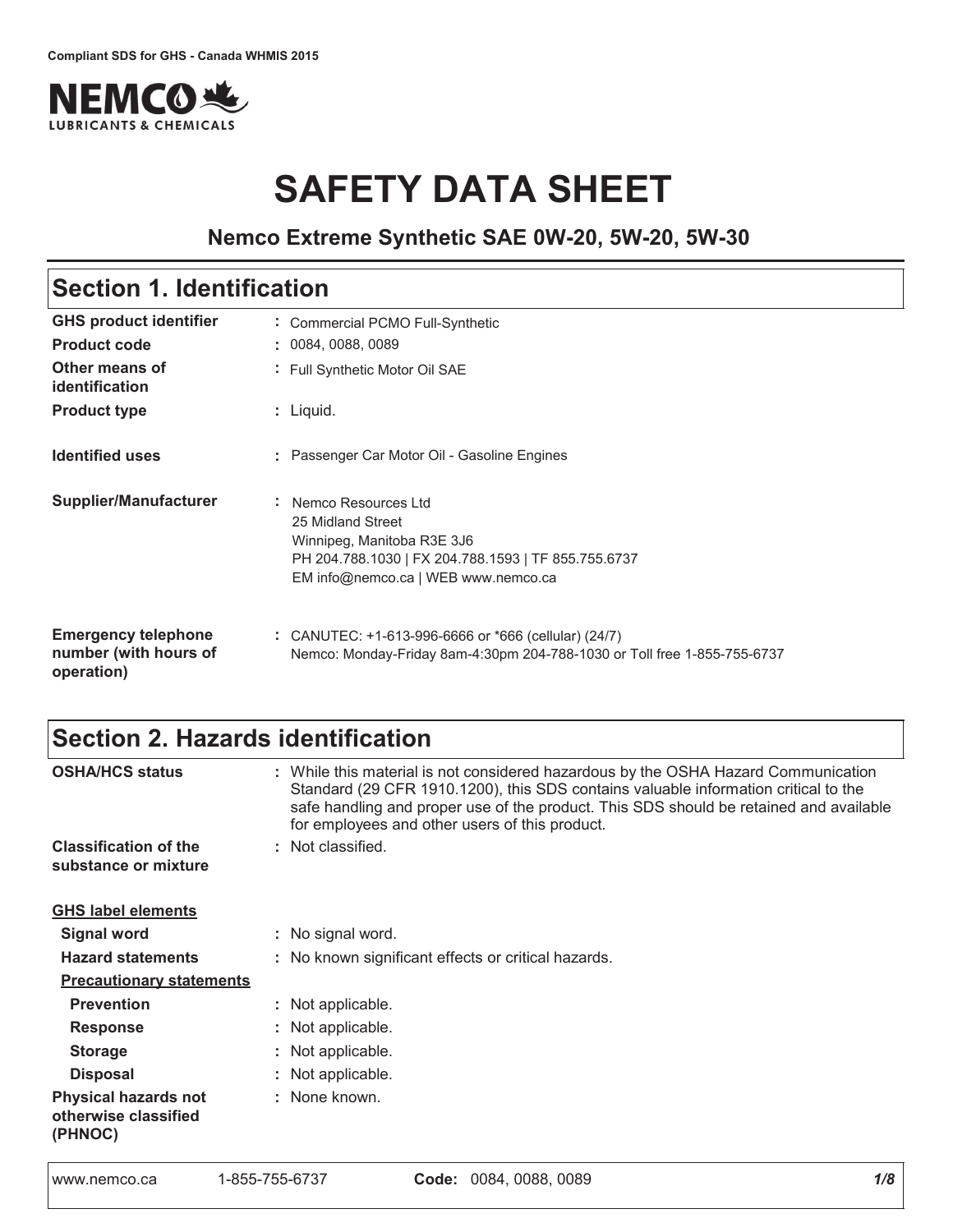

# **Section 2. Hazards identification**

| <b>Health hazards not</b> |
|---------------------------|
| otherwise classified      |
| (HHNOC)                   |

: None known.

# Section 3. Composition/information on ingredients

| Substance/mixture    | : Mixture                    |
|----------------------|------------------------------|
| <b>Chemical name</b> | : Lubricating oil.           |
| Other means of       | Full Synthetic Motor Oil SAE |
| identification       |                              |

### **CAS number/other identifiers**

| <b>CAS</b> number   | : Not applicable.  |
|---------------------|--------------------|
| <b>Product code</b> | : 0084, 0088, 0089 |

| Ingredient name                                        | $\frac{9}{6}$  | <b>CAS number</b> |
|--------------------------------------------------------|----------------|-------------------|
| Distillates (petroleum), hydrotreated light paraffinic | $\geq 50 - 75$ | 64742-55-8        |
| 1-Decene, homopolymer, hydrogenated                    | $\geq 10 - 25$ | 68037-01-4        |

Any concentration shown as a range is to protect confidentiality or is due to batch variation.

There are no additional ingredients present which, within the current knowledge of the supplier and in the concentrations applicable, are classified as hazardous to health or the environment and hence require reporting in this section.

Occupational exposure limits, if available, are listed in Section 8.

# **Section 4. First aid measures**

#### **Description of necessary first aid measures**

| Eye contact                                        | : If material comes in contact with the eyes, immediately wash the eyes with large<br>amounts of water for 15 minutes, occasionally lifting the lower and upper lids. Get<br>medical attention.                                                                                                               |
|----------------------------------------------------|---------------------------------------------------------------------------------------------------------------------------------------------------------------------------------------------------------------------------------------------------------------------------------------------------------------|
| <b>Inhalation</b>                                  | : If person breathes in large amounts of material, move the exposed person to fresh air at<br>once. If breathing has stopped, perform artificial respiration. Keep the person warm and<br>at rest. Get medical attention as soon as possible.                                                                 |
| <b>Skin contact</b>                                | : If the material comes in contact with the skin, wash the contaminated skin with soap and<br>water promptly. If the material penetrates through clothing, remove the clothing and<br>wash the skin with soap and water promptly. If irritation persists after washing, get<br>medical attention immediately. |
| Ingestion                                          | : If material has been swallowed, do not induce vomiting. Get medical attention<br>immediately.                                                                                                                                                                                                               |
| Most important symptoms/effects, acute and delayed |                                                                                                                                                                                                                                                                                                               |
| <b>Potential acute health effects</b>              |                                                                                                                                                                                                                                                                                                               |
| Eye contact                                        | : No known significant effects or critical hazards.                                                                                                                                                                                                                                                           |
| <b>Inhalation</b>                                  | : No known significant effects or critical hazards.                                                                                                                                                                                                                                                           |
| <b>Skin contact</b>                                | : No known significant effects or critical hazards.                                                                                                                                                                                                                                                           |
| Ingestion                                          | : No known significant effects or critical hazards.                                                                                                                                                                                                                                                           |
| Over-exposure signs/symptoms                       |                                                                                                                                                                                                                                                                                                               |
| Eye contact                                        | : Adverse symptoms may include the following: pain or irritation, watering, redness.                                                                                                                                                                                                                          |
| <b>Inhalation</b>                                  | : Adverse symptoms may include the following: respiratory tract irritation, coughing.                                                                                                                                                                                                                         |
| <b>Skin contact</b>                                | : Adverse symptoms may include the following: irritation, redness.                                                                                                                                                                                                                                            |
| Ingestion                                          | : No known significant effects or critical hazards.                                                                                                                                                                                                                                                           |
|                                                    |                                                                                                                                                                                                                                                                                                               |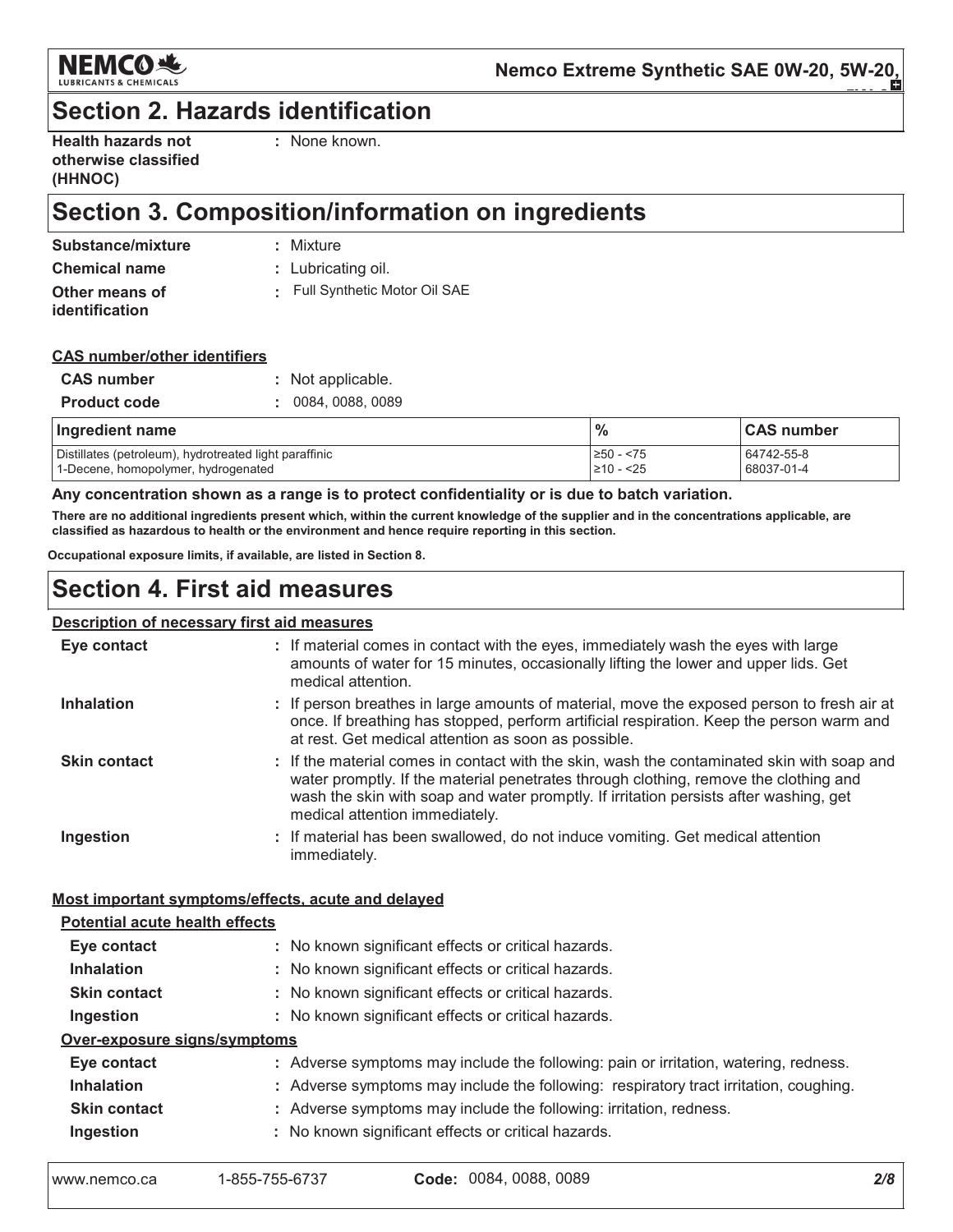

# **Section 4. First aid measures**

### Indication of immediate medical attention and special treatment needed, if necessary

| Notes to physician                | : Treat symptomatically. Contact poison treatment specialist immediately if large<br>quantities have been ingested or inhaled. |
|-----------------------------------|--------------------------------------------------------------------------------------------------------------------------------|
| <b>Specific treatments</b>        | : No specific treatment.                                                                                                       |
| <b>Protection of first-aiders</b> | : No action shall be taken involving any personal risk or without suitable training.                                           |

See toxicological information (Section 11)

# **Section 5. Fire-fighting measures**

| <b>Extinguishing media</b>                               |                                                                                                                                                |
|----------------------------------------------------------|------------------------------------------------------------------------------------------------------------------------------------------------|
| Suitable extinguishing<br>media                          | : Use water spray to cool fire exposed surfaces and to protect personnel. Foam, dry<br>chemical or water spray (fog) to extinguish fire.       |
| Unsuitable extinguishing<br>media                        | : None known.                                                                                                                                  |
| <b>Specific hazards arising</b><br>from the chemical     | : Toxic fumes gases or vapors may evolve on burning.                                                                                           |
| <b>Hazardous thermal</b><br>decomposition products       | : No specific data.                                                                                                                            |
| <b>Special protective actions</b><br>for fire-fighters   | : When fighting fires wear full turnout gear and self contained breathing apparatus. Water<br>may cause splattering. Material floats on water. |
| <b>Special protective</b><br>equipment for fire-fighters | : Not applicable.                                                                                                                              |

# **Section 6. Accidental release measures**

|                                                       |  | Personal precautions, protective equipment and emergency procedures                                                                                                                                                                          |
|-------------------------------------------------------|--|----------------------------------------------------------------------------------------------------------------------------------------------------------------------------------------------------------------------------------------------|
| For non-emergency<br>personnel                        |  | : Keep unnecessary and unprotected personnel from entering. Avoid breathing vapor or<br>mist. Provide adequate ventilation. Wear appropriate respirator when ventilation is<br>inadequate. Put on appropriate personal protective equipment. |
| For emergency responders :                            |  | If specialized clothing is required to deal with the spillage, take note of any information in<br>Section 8 on suitable and unsuitable materials. See also the information in "For non-<br>emergency personnel".                             |
| <b>Environmental precautions</b>                      |  | : Avoid dispersal of spilled material and runoff and contact with soil, waterways, drains<br>and sewers. Inform the relevant authorities if the product has caused environmental<br>pollution (sewers, waterways, soil or air).              |
| Methods and materials for containment and cleaning up |  |                                                                                                                                                                                                                                              |
| <b>Spill</b>                                          |  | : Contain with dikes or absorbent to prevent migration to sewers/streams. Take up small<br>spill with dry chemical absorbent; large spills may require pump or vacuum prior to                                                               |

absorbent. May require excavation of severely contaminated soil.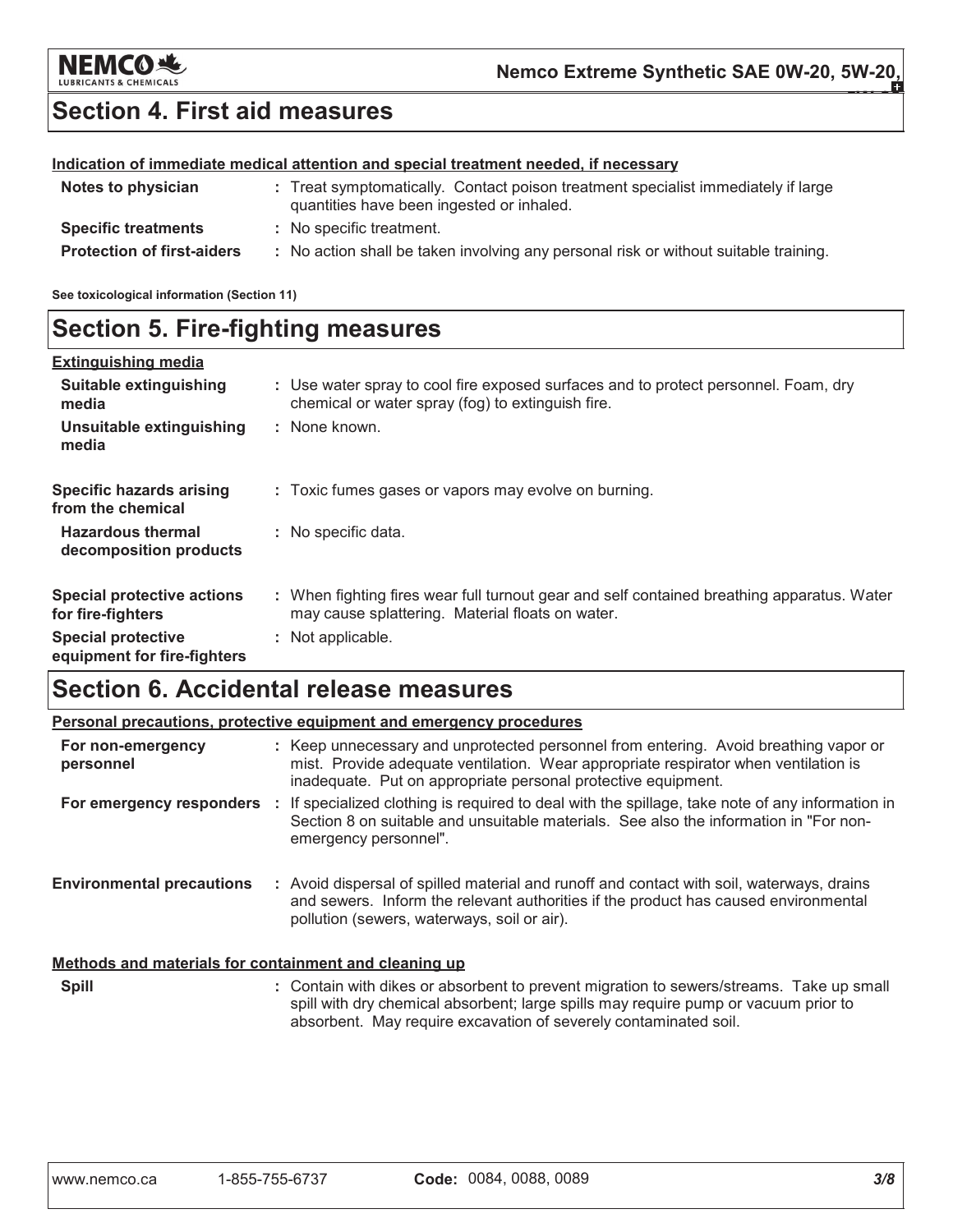

# Section 7. Handling and storage

### **Precautions for safe handling**

| <b>Protective measures</b>                                         | : Put on appropriate personal protective equipment (see Section 8). Do not get in eyes or<br>on skin or clothing. Do not breathe vapor or mist. Do not ingest. Use only with<br>adequate ventilation. Wear appropriate respirator when ventilation is inadequate.                                                                                                                                                                                           |
|--------------------------------------------------------------------|-------------------------------------------------------------------------------------------------------------------------------------------------------------------------------------------------------------------------------------------------------------------------------------------------------------------------------------------------------------------------------------------------------------------------------------------------------------|
| <b>Advice on general</b><br>occupational hygiene                   | : Eating, drinking and smoking should be prohibited in areas where this material is<br>handled, stored and processed. Workers should wash hands and face before eating,<br>drinking and smoking.                                                                                                                                                                                                                                                            |
| Conditions for safe storage,<br>including any<br>incompatibilities | : Do not store above the following temperature: $113^{\circ}$ C (235.4 $^{\circ}$ F). Odorous and toxic<br>fumes may form from the decomposition of this product if stored at excessive<br>temperatures for extended periods of time. Store in accordance with local regulations.<br>Store in a dry, cool and well-ventilated area, away from incompatible materials (see<br>Section 10). Use appropriate containment to avoid environmental contamination. |

# Section 8. Exposure controls/personal protection

### **Control parameters**

| <b>Occupational exposure limits</b>                       |                        |                                                      | TWA (8 hours)           |  |                                                      | STEL (15 mins)    |       |     | Ceiling           |       |                  |
|-----------------------------------------------------------|------------------------|------------------------------------------------------|-------------------------|--|------------------------------------------------------|-------------------|-------|-----|-------------------|-------|------------------|
| Ingredient                                                | List name              | ppm                                                  | mg/m <sup>3</sup> Other |  | ppm                                                  | mg/m <sup>3</sup> | Other | ppm | mg/m <sup>3</sup> | Other | <b>Notations</b> |
| Distillates (petroleum), hydrotreated<br>heavy paraffinic | US ACGIH 3/2015        | $\overline{\phantom{0}}$                             | 5                       |  |                                                      |                   |       |     |                   |       | [a]              |
|                                                           | AB 4/2009              | $\overline{\phantom{0}}$                             | 5                       |  | $\overline{\phantom{0}}$                             | 10                |       |     |                   |       | [b]              |
|                                                           | ON 7/2015<br>QC 1/2014 |                                                      | 5<br>5                  |  | $\overline{\phantom{0}}$                             | 10<br>10          |       |     |                   |       | [b]<br>[b]       |
| Distillates (petroleum), hydrotreated<br>light paraffinic | US ACGIH 3/2015        |                                                      | 5                       |  |                                                      |                   |       |     |                   |       | [a]              |
|                                                           | AB 4/2009<br>ON 7/2015 | $\overline{\phantom{a}}$                             | 5<br>5                  |  | $\overline{\phantom{0}}$                             | 10<br>10          |       |     |                   |       | [b]              |
|                                                           | QC 1/2014              | $\overline{\phantom{0}}$<br>$\overline{\phantom{0}}$ | 5                       |  | $\overline{\phantom{0}}$<br>$\overline{\phantom{0}}$ | 10                |       |     |                   |       | [b]<br>[b]       |

Form: [a]Inhalable fraction [b]Mist

| <b>Appropriate engineering</b><br>controls | : Use only with adequate ventilation.                                                                                                                                                                                                                         |
|--------------------------------------------|---------------------------------------------------------------------------------------------------------------------------------------------------------------------------------------------------------------------------------------------------------------|
| <b>Environmental exposure</b><br>controls  | : Emissions from ventilation or work process equipment should be checked to ensure<br>they comply with the requirements of environmental protection legislation.                                                                                              |
| <b>Individual protection measures</b>      |                                                                                                                                                                                                                                                               |
| <b>Hygiene measures</b>                    | : Wash hands, forearms and face thoroughly after handling chemical products, before<br>eating, smoking and using the lavatory and at the end of the working period. Ensure<br>that eyewash stations and safety showers are close to the workstation location. |
| <b>Eye/face protection</b>                 | : Recommended: Splash goggles and a face shield, where splash hazard exists.                                                                                                                                                                                  |
| <b>Skin protection</b>                     |                                                                                                                                                                                                                                                               |
| <b>Hand protection</b>                     | : 4 - 8 hours (breakthrough time): Nitrile gloves.                                                                                                                                                                                                            |
| <b>Body protection</b>                     | : Recommended: Long sleeved coveralls.                                                                                                                                                                                                                        |
| <b>Other skin protection</b>               | : Recommended: Impervious boots.                                                                                                                                                                                                                              |
| <b>Respiratory protection</b>              | : If ventilation is inadequate, use a NIOSH-certified respirator with an organic vapor<br>cartridge and P95 particulate filter.                                                                                                                               |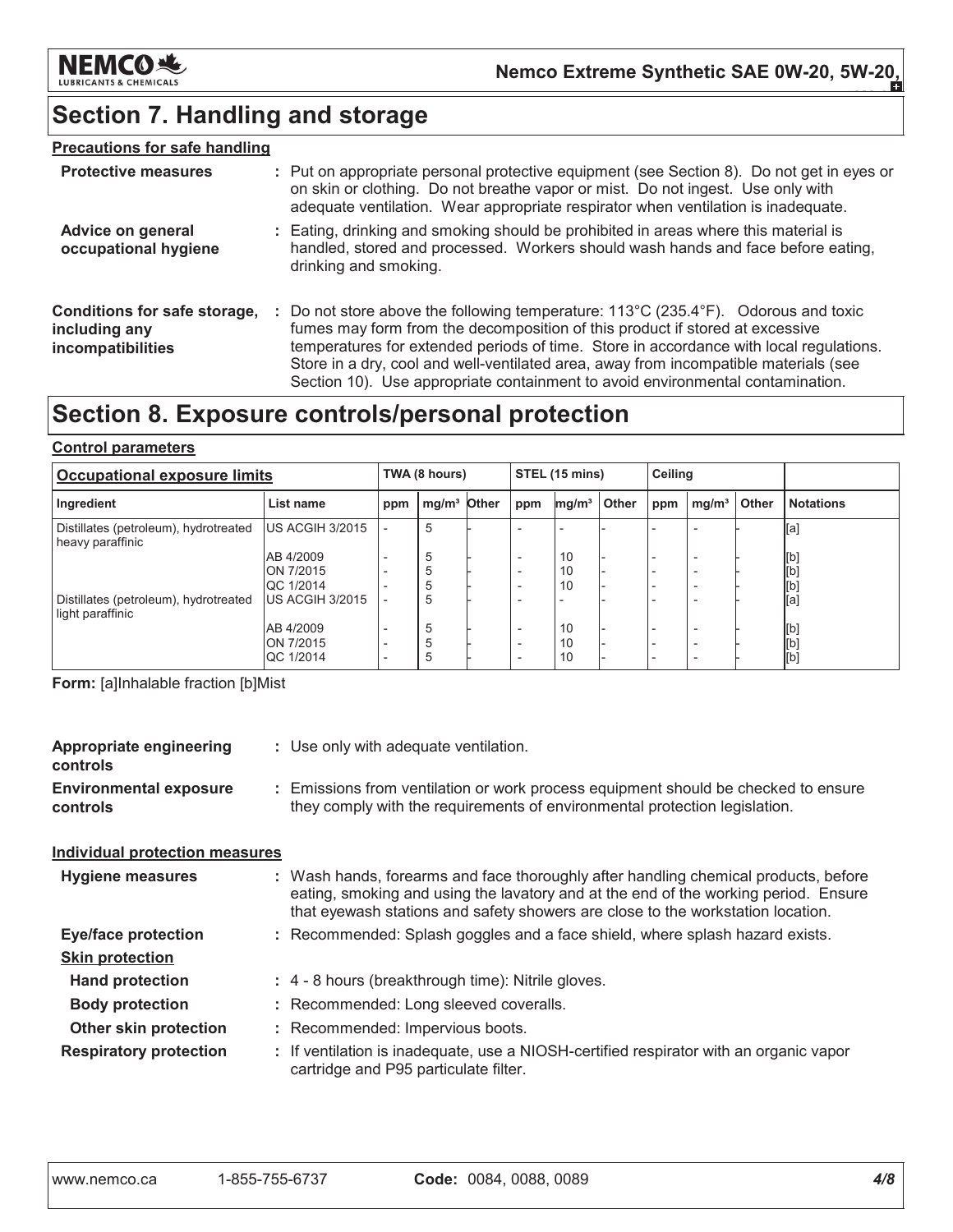

# Section 9. Physical and chemical properties

### **Appearance**

| <b>Physical state</b>                             | : Liquid.                              |
|---------------------------------------------------|----------------------------------------|
| Color                                             | : Amber.                               |
| Odor                                              | : Mild.                                |
| <b>Odor threshold</b>                             | : Not available.                       |
| pH                                                | : Not available.                       |
| <b>Freezing point</b>                             | : Not available.                       |
| <b>Boiling point</b>                              | : Not available.                       |
| <b>Flash point</b>                                | : Closed cup: $>200^{\circ}$ C         |
| <b>Evaporation rate</b>                           | $:$ <1 (Butyl acetate = 1)             |
| <b>Flammability (solid, gas)</b>                  | : Not available.                       |
| Lower and upper explosive<br>(flammable) limits   | : Not available.                       |
| Vapor pressure                                    | : <0.13 kPa (<1 mm Hg) (68°F)          |
| <b>Vapor density</b>                              | : Not available.                       |
| <b>Relative density</b>                           | $: 0.84$ to 0.87                       |
| <b>Solubility in water</b>                        | : Insoluble in water.                  |
| <b>Partition coefficient: n-</b><br>octanol/water | : Not available.                       |
| <b>Auto-ignition temperature</b>                  | : $>260^{\circ}$ C ( $>500^{\circ}$ F) |
| <b>Decomposition temperature</b>                  | : Not available.                       |
| <b>Viscosity</b>                                  | : Not available.                       |
|                                                   |                                        |

# Section 10. Stability and reactivity

| <b>Reactivity</b>                            | : No specific test data related to reactivity available for this product or its ingredients.              |
|----------------------------------------------|-----------------------------------------------------------------------------------------------------------|
| <b>Chemical stability</b>                    | : The product is stable.                                                                                  |
| <b>Possibility of hazardous</b><br>reactions | : Under normal conditions of storage and use, hazardous reactions will not occur.                         |
| <b>Conditions to avoid</b>                   | : No specific data.                                                                                       |
| Incompatible materials                       | : Reactive or incompatible with the following materials: oxidizing materials.                             |
| <b>Hazardous decomposition</b><br>products   | : Under normal conditions of storage and use, hazardous decomposition products should<br>not be produced. |
|                                              |                                                                                                           |

# **Section 11. Toxicological information**

### Information on toxicological effects

### **Acute toxicity**

| <b>Product/ingredient name</b>                            | <b>Result</b>                   | <b>Species</b> | <b>Dose</b>              | <b>Exposure</b> |  |  |  |
|-----------------------------------------------------------|---------------------------------|----------------|--------------------------|-----------------|--|--|--|
| Distillates (petroleum), hydrotreated<br>light paraffinic | LC50 Inhalation Dusts and mists | Rat            | $3900$ mg/m <sup>3</sup> | 4 hours         |  |  |  |
| <b>Irritation/Corrosion</b>                               |                                 |                |                          |                 |  |  |  |

www.nemco.ca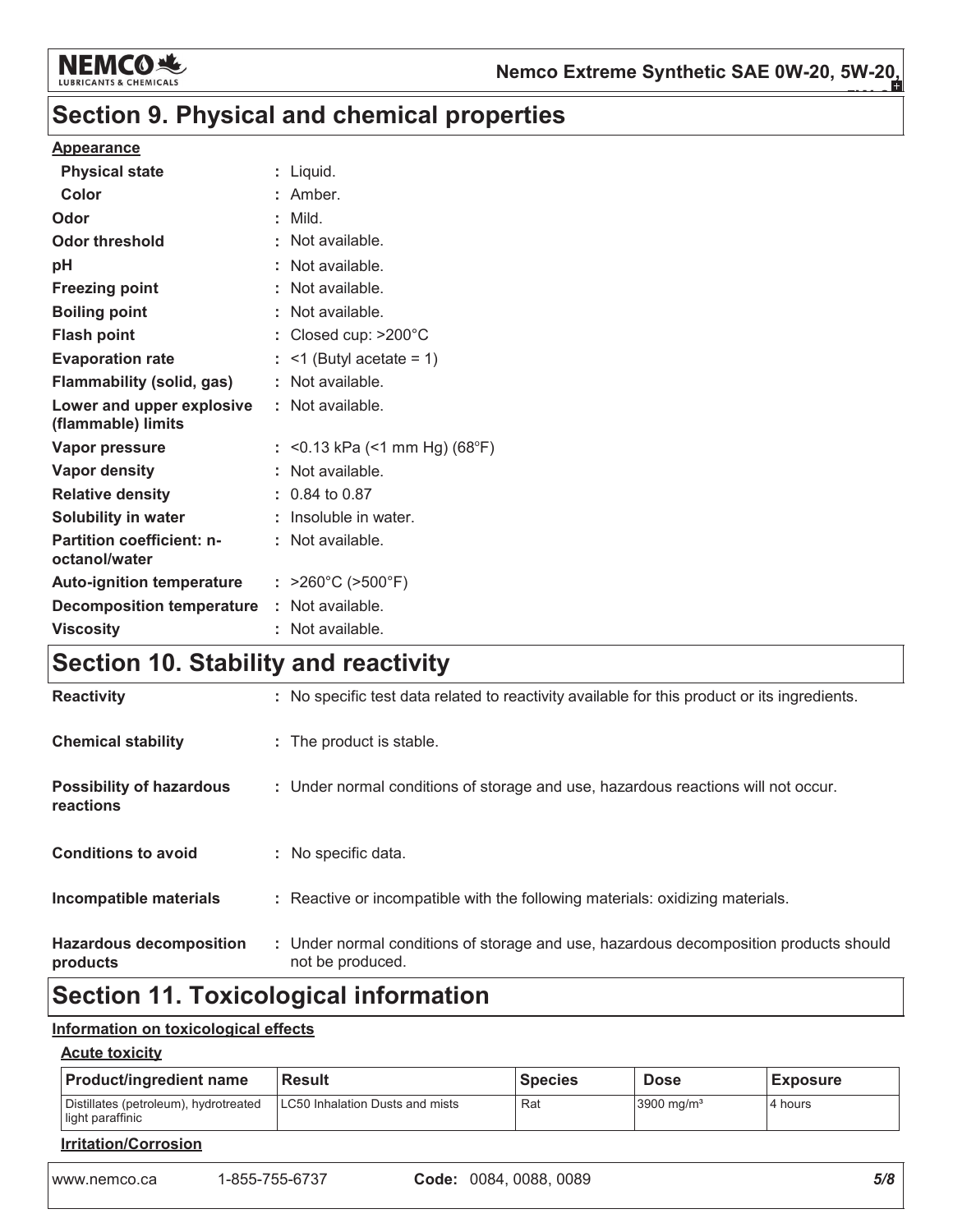

# **Section 11. Toxicological information**

There is no data available.

### **Sensitization**

There is no data available.

### **Mutagenicity**

There is no data available.

### Carcinogenicity

### **Classification**

| <b>Product/ingredient name</b>                            | OSHA  IARC | <b>NTP</b> | <b>ACGIH EPA</b> | <b>NIOSH</b> |
|-----------------------------------------------------------|------------|------------|------------------|--------------|
| Distillates (petroleum), hydrotreated<br>light paraffinic |            |            | A4               |              |

#### **Reproductive toxicity**

There is no data available.

### **Teratogenicity**

There is no data available.

### Specific target organ toxicity (single exposure)

There is no data available.

### Specific target organ toxicity (repeated exposure)

There is no data available.

### **Aspiration hazard**

There is no data available.

| Information on the likely | : Dermal contact. Eye contact. Inhalation. Ingestion |  |
|---------------------------|------------------------------------------------------|--|
|                           |                                                      |  |

#### routes of exposure

**Potential acute health effects** 

| Eye contact         | : No known significant effects or critical hazards. |
|---------------------|-----------------------------------------------------|
| <b>Inhalation</b>   | : No known significant effects or critical hazards. |
| <b>Skin contact</b> | : No known significant effects or critical hazards. |
| Ingestion           | : No known significant effects or critical hazards. |

### Symptoms related to the physical, chemical and toxicological characteristics

| Eye contact         | : Adverse symptoms may include the following: pain or irritation, watering, redness.  |
|---------------------|---------------------------------------------------------------------------------------|
| <b>Inhalation</b>   | : Adverse symptoms may include the following: respiratory tract irritation, coughing. |
| <b>Skin contact</b> | : Adverse symptoms may include the following: irritation, redness.                    |
| Ingestion           | : No known significant effects or critical hazards.                                   |

#### Delayed and immediate effects and also chronic effects from short and long term exposure

| <b>Short term exposure</b>              |                                                                                      |
|-----------------------------------------|--------------------------------------------------------------------------------------|
| <b>Potential immediate</b><br>effects   | : No known significant effects or critical hazards.                                  |
| <b>Potential delayed effects</b>        | : No known significant effects or critical hazards.                                  |
| Long term exposure                      |                                                                                      |
| <b>Potential immediate</b><br>effects   | : No known significant effects or critical hazards.                                  |
|                                         | <b>Potential delayed effects : No known significant effects or critical hazards.</b> |
| <b>Potential chronic health effects</b> |                                                                                      |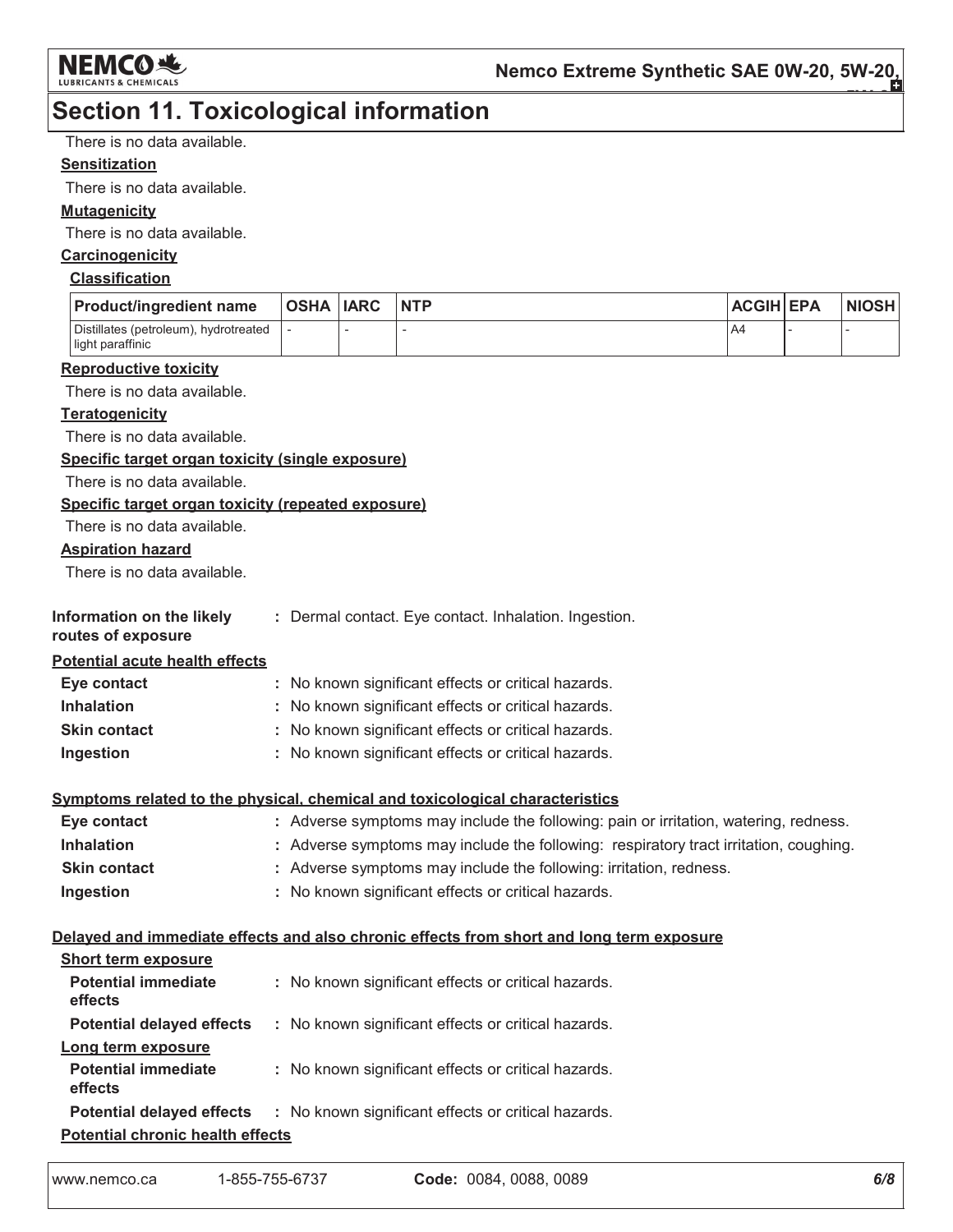

# **Section 11. Toxicological information**

| General                      | : No known significant effects or critical hazards. |
|------------------------------|-----------------------------------------------------|
| Carcinogenicity              | : No known significant effects or critical hazards. |
| <b>Mutagenicity</b>          | : No known significant effects or critical hazards. |
| <b>Teratogenicity</b>        | : No known significant effects or critical hazards. |
| <b>Developmental effects</b> | : No known significant effects or critical hazards. |
| <b>Fertility effects</b>     | : No known significant effects or critical hazards. |

### **Numerical measures of toxicity**

### **Acute toxicity estimates**

| <b>Route</b>                 | <b>ATE value</b>    |
|------------------------------|---------------------|
| Inhalation (dusts and mists) | $12.8 \text{ mg/L}$ |

# **Section 12. Ecological information**

### **Toxicity**

There is no data available.

### Persistence and degradability

There is no data available.

### **Bioaccumulative potential**

| <b>Product/ingredient name</b>                                            | $LogP_{ow}$                   | <b>BCF</b> | l Potential |
|---------------------------------------------------------------------------|-------------------------------|------------|-------------|
| 1-Decene, homopolymer,<br>hydrogenated                                    | >6.5                          |            | high        |
| <b>Mobility in soil</b><br>Soil/water partition<br>coefficient $(K_{oc})$ | : There is no data available. |            |             |

**Other adverse effects** : No known significant effects or critical hazards.

## **Section 13. Disposal considerations**

**Disposal methods** : Disposal of this product, solutions and any by-products should comply with the requirements of environmental protection and waste disposal legislation and any regional local authority requirements.

# **Section 14. Transport information**

|                                   | <b>TDG</b>     | <b>IMDG</b>            | <b>IATA</b>    |
|-----------------------------------|----------------|------------------------|----------------|
| <b>UN number</b>                  | Not regulated. | Not regulated.         | Not regulated. |
| <b>UN proper</b><br>shipping name |                |                        |                |
|                                   |                |                        |                |
|                                   |                |                        |                |
| www.nemco.ca                      | 1-855-755-6737 | Code: 0084, 0088, 0089 | 7/8            |